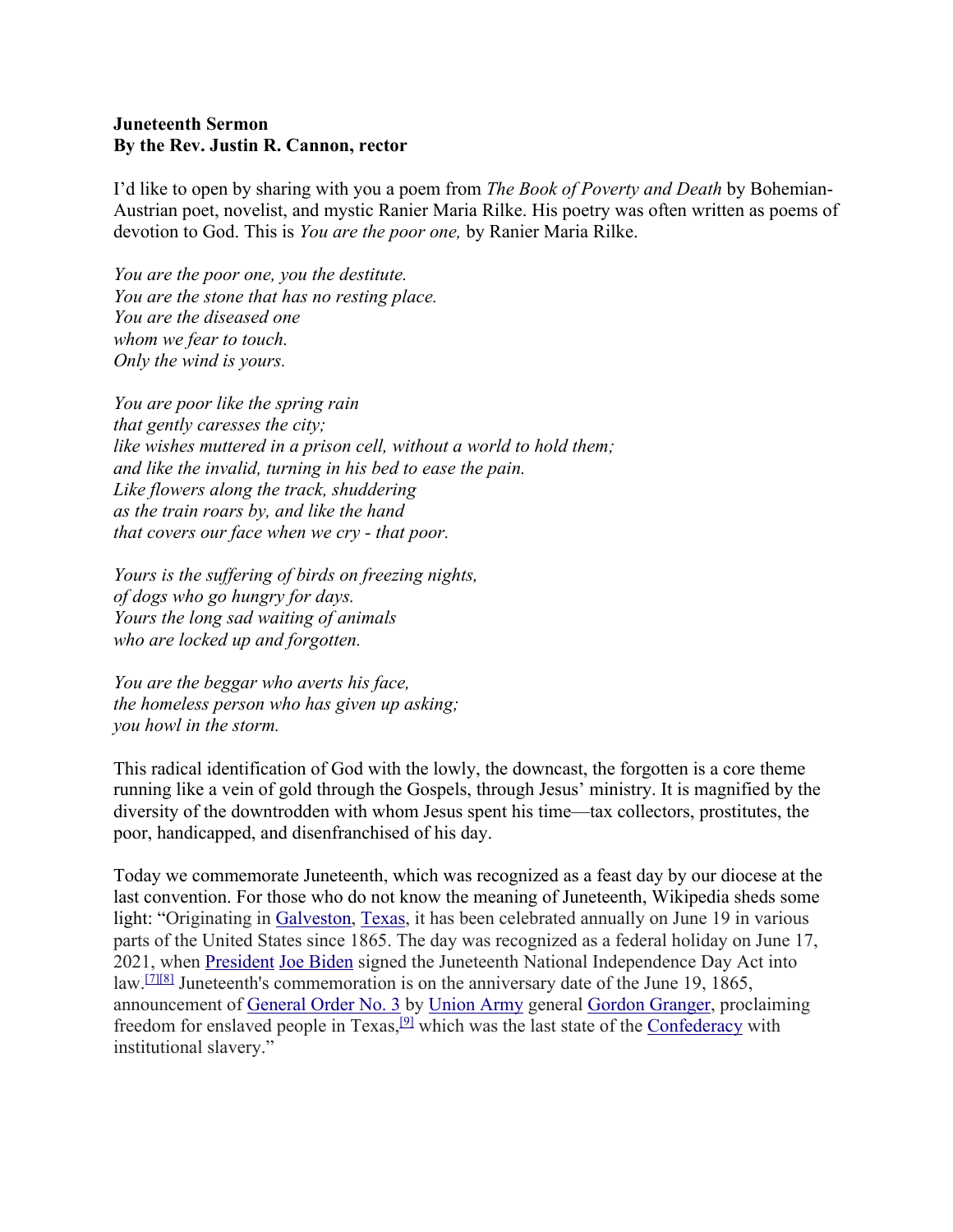You may be thinking, but wait, weren't slaves freed two years earlier with Abraham Lincoln's Emancipation Proclamation issued on January 1, 1863? Well, not really. Although the Emancipation Proclamation brought an end to slavery in the Confederate States, it did not end slavery in states that remained in the Union. Those enslaved people were freed with the ratification of the Thirteenth Amendment to the Constitution, which on December 6, 1865 abolished slavery nationwide.

Speaking of slavery, the Psalm we heard today was a rather graphic psalm, the image of dashing the oppressors children against rocks being one of the more graphic images in the bible. This psalm is an expression of grief and anger, expressing the feelings of Israelites taken into captivity by the Babylonians. They had lost everything—the sacking of Jerusalem, pillaging of its template, and a horrid and violent taking of an entire people into captivity. As one commentator explains, "Psalm 137 is the human response to that violence and struggle. It's a refusal to do what their captors want, a mourning of those caught in captivity and the expression of a desire for revenge. It is intensely human." For African-Americans in this country, less than a hundred years ago the stories told to them by the parents and their parents' parents would not be dissimilar. Stories of captivity, violence, and devastation. I am speaking of the slave trade that plagued this land from before it founding until 1865.

All by a land that considered itself a nation of Christians. The truth of Christianity, however, is that it is a religion of liberation, founded on teachings of justice, mercy, and breaking the bonds of intolerance and oppression. We see this in the Song of Mary, which Mary sang before Jesus' birth:

*He has cast down the mighty from their thrones, \* and has lifted up the lowly. He has filled the hungry with good things, \* and the rich he has sent away empty.*

We see this message of liberation in the Song of Zechariah which he sang at the naming and circumcision of John the Baptist, Jesus' cousin.

*This was the oath he swore to our father Abraham, \* to set us free from the hands of our enemies,*

But we see this most clearly in the Gospel lesson we heard today. It was so very carefully orchestrated by Jesus. Jesus was no stranger to utilizing dramatic effect. In today's Gospel lesson it says he went to the synagogue on the sabbath and stood up to read. The scroll of the prophet Isaiah was handed to him. He slowly unrolls it, all eyes are on him. Dead silence. Now mind you, Hebrew does not have paragraph breaks, punctuation and the like so it takes a moment or two as he unrolls the scroll and searches for a specific scripture he wished to read. The Bible says, "He unrolled the scroll and found the place where it was written:

**'The Spirit of the Lord is upon me, because he has anointed me to bring good news to the poor.**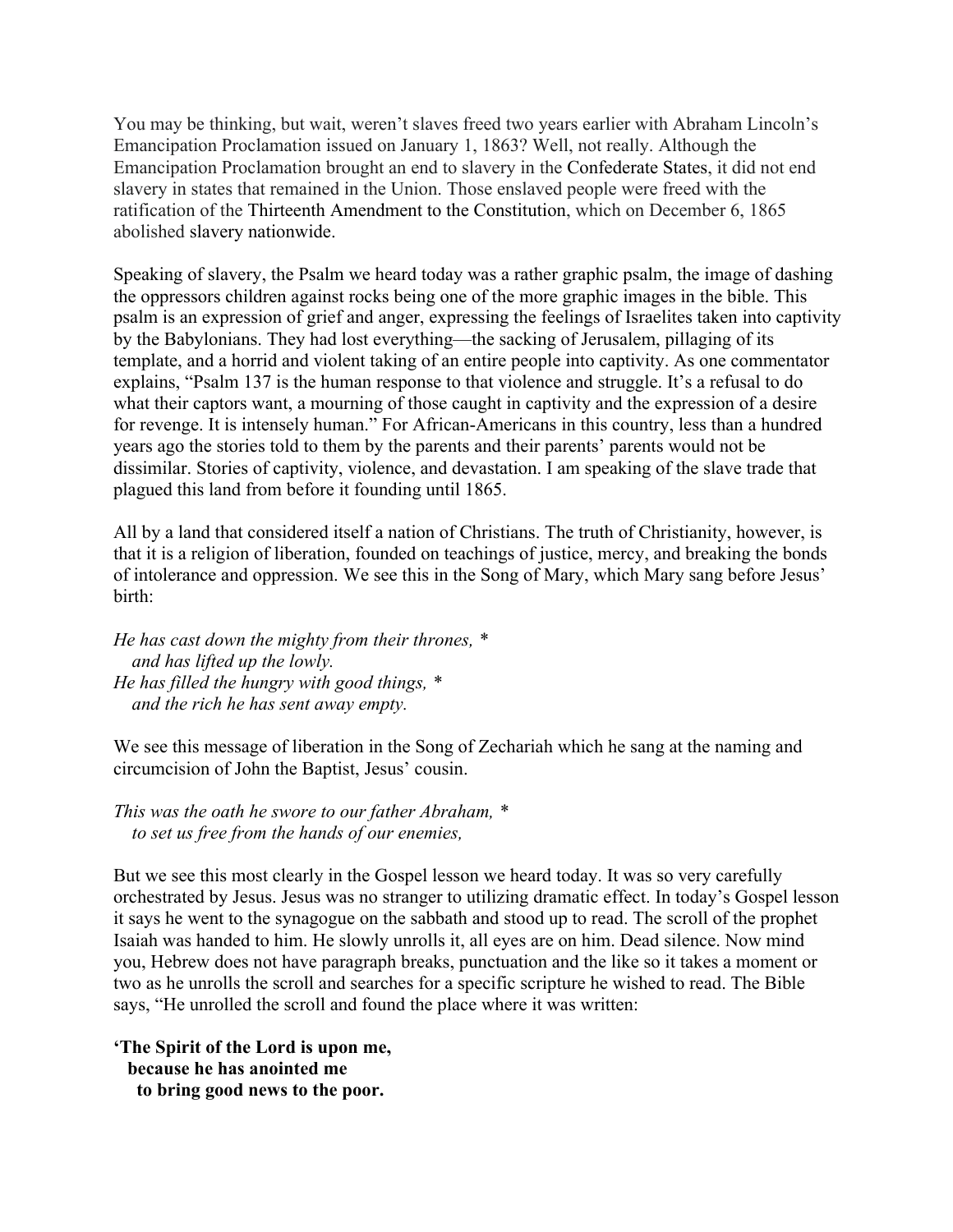**He has sent me to proclaim release to the captives and recovery of sight to the blind, to let the oppressed go free, to proclaim the year of the Lord's favour.' And he rolled up the scroll, gave it back to the attendant, and sat down. The eyes of all in the synagogue were fixed on him."**

This probably wasn't the scripture they expected to be read. The room is dead silent. Jesus is seated. And the scriptures say, "Then he began to say to them, 'Today this scripture has been fulfilled in your hearing."

He could have chosen any scripture. But this is what he chose:

*'The Spirit of the Lord is upon me, because he has anointed me to bring good news to the poor. He has sent me to proclaim release to the captives and recovery of sight to the blind, to let the oppressed go free, to proclaim the year of the Lord's favour.'*

In reading this Jesus identifies himself as the anointed, the Messiah, and he identifies why he has come. Jesus was quite confrontational in his day of the powers that be—clashing with religious hypocrisy and confronting the injustices of the Roman empire, which occupied his people. He clashed with systems that oppressed people, religious and secular. Jesus' clash with the empire was clear to his followers. And ultimately Jesus' ministry led to his death at the hands of the empire. His followers understood the message of liberation that was the Good News. And they clashed with Rome, unwilling to relent in preaching this good news of equality—"As many of you as were baptized into Christ have clothed yourselves with Christ. There is no longer Jew or Greek, there is no longer slave or free, there is no longer male and female; for all of you are one in Christ Jesus." And many of early disciples and early Christians died a martyr's death. They knew they stood in the lineage of the prophets who were calling God's people to justice and mercy, Jesus the Prophet of Prophets. And Jesus died the prophet's death just as many before him and many since.

The prophet Amos is another that we heard from in today's lessons. Amos, sharing the message from God, quotes the Lord as saying:

*I hate, I despise your festivals, and I take no delight in your solemn assemblies. Even though you offer me your burnt-offerings and grain-offerings, I will not accept them; and the offerings of well-being of your fatted animals I will not look upon. Take away from me the noise of your songs; I will not listen to the melody of your harps.*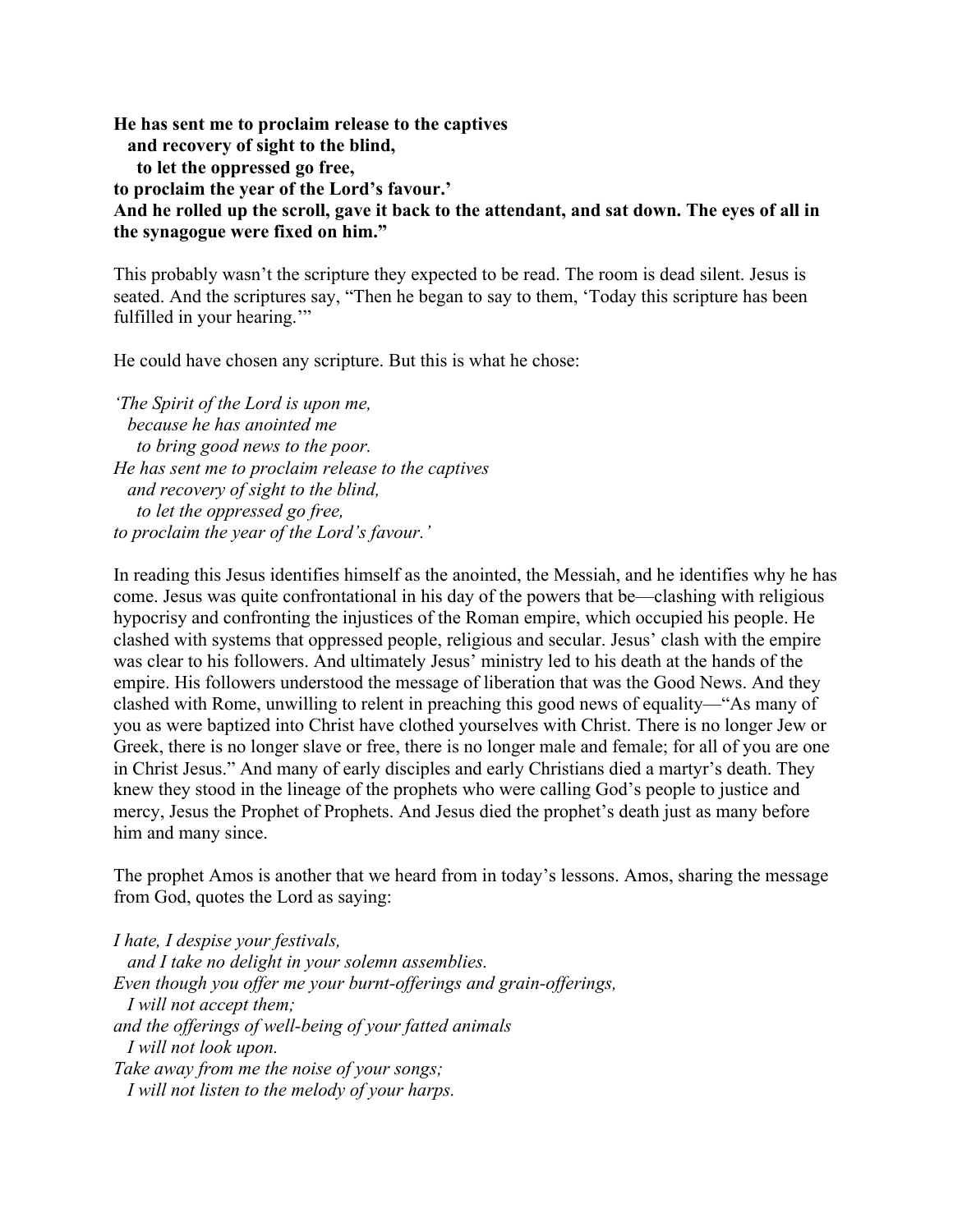## *But let justice roll down like waters, and righteousness like an ever-flowing stream.*

Justice! It is Justice God seeks. Bishop Oscar Romero, a 20<sup>th</sup> century Roman Catholic bishop in El Salvador, honored on the Episcopal calendar, once said, "A religion of Sunday mass but unjust weeks does not please the Lord." He preached a Gospel of liberation and one quote of his speaks profoundly to this message: "A church that doesn't provoke any crisis, a gospel that doesn't unsettle, a word of God that doesn't get under anyone's skin, a word of God that doesn't touch the real sin of the society in which it is being proclaimed—what gospel is that?" Our faith is not here to make us feel comfortable and to ease our conscience—it is here to transform us and to transform this world. We cannot pray in the Lord's Prayer for God's Kingdom to come, here on earth as it is in heaven, if we are working in ways contrary to it—otherwise we are the worse kind of hypocrites, the kind with whom Jesus clashed.

I really like The Message's rendering of the Amos passage. Now mind you, The Message is not a bible translation, but a rendering that seeks to capture a modern-day essence of what the scripture says. For Amos 5:21-24 it reads:

*"I can't stand your religious meetings. I'm fed up with your conferences and conventions. I want nothing to do with your religion projects, your pretentious slogans and goals. I'm sick of your fund-raising schemes, your public relations and image making. I've had all I can take of your noisy ego-music. When was the last time you sang to me? Do you know what I want? I want justice—oceans of it. I want fairness—rivers of it. That's what I want. That's all I want.*

Christianity is not just concerned with matters of social justice. Rather, Christianity is a commitment to confronting injustice. Jesus modeled this and clashed with an oppressive empire. His early followers continued in these footsteps facing tragic deaths. The first few hundred years of Christianity modeled a radical faith committed to the work of justice, mercy, and confronting the evil of its day. And then Constantine came up with a brilliant plan to squash this threatening movement—he made Christianity his bedfellow and neutered the faith, institutionalizing this previously radical movement and by-and-large Christianity has remained neutered for nearly 2000 years, complacent to patriarchy, misogyny, slavery, Crusades, consecrating countless wars, with great religious Bishops being bedfellows to the crown, even the Patriarch of Moscow and All Russian being beholden to the President of Russian to this day. Patriach Kirill has angered many by echoing the language Putin uses to justify the Ukraine invasion, for example.

Christianity is a religion of the people, by the people, and for the people and the radical roots of our religion are being reclaimed in this 21<sup>st</sup> century since Christian came to earth. In March of